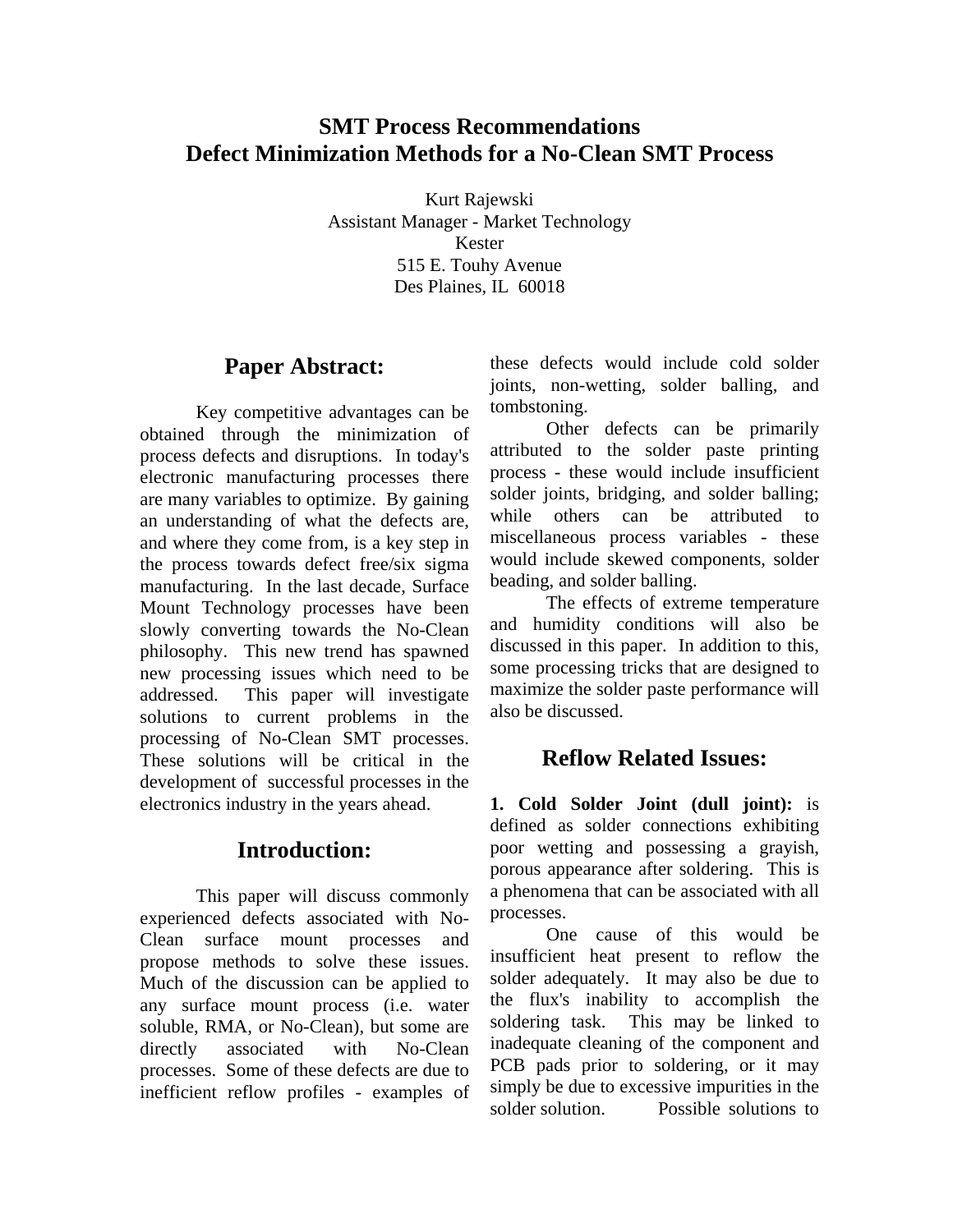this problem include 1) raising the maximum reflow temperature high enough to reflow the material thoroughly, 2) preventing vibration of assembly during and immediately after reflow, 3) accelerating the cool down rate after reflow , and 4) checking the alloy analysis for high levels of contaminants.

**2. Non-wetting:** is defined as a condition whereby a surface has contacted molten solder, but has had part or none of the solder adhere to it. Again, this is a phenomena that can be associated to all processes.

 There are various causes of nonwetting. It could be due to the base metal being visible, and since this is typically more difficult to solder to, non-wetting occurs. It might also be due to too long of a soak time in the reflow process using up the flux prior to soldering. The flux being used may be ineffective from an activity standpoint. Or, it could possibly be due to insufficient heat during the reflow process where the flux doesn't see the correct activation temperature.

 Therefore, the solutions include 1) rectifying the situation with the PCB manufacturer if the base metal is present, 2) reducing the total profiling time prior to the reflow stage, or following the recommended reflow profile (see Exhibit #1: No-Clean Solder Paste Reflow Profile), and 3) increasing the flux activity, or using the correct flux for the given soldering task (see Exhibit #2: Metal Solderability Cross Reference Chart).

**3. Solder Balling:** is defined as the formation of very small spherical particles of solder separating from the main body of solder which forms the joint. This is a primary concern for No-Clean processes since a large number of solder balls can create an artificial bridge between two adjacent leads causing functional problems to the electrical circuit. Solder balling is not as big of a concern with water soluble processes since they typically are removed during the cleaning process.

 One possible cause of solder balling may be moisture contaminated solder paste. The moisture splatters during reflow leaving solder spheres behind. An improper reflow profile can also cause solder balling. The temperature ramp rate is commonly too high which increases the probability of paste splattering. Solder balling can possibly be due to excessive oxides on the solder powder in the solder paste which inhibits solder coalescence during reflow.

 Among the ways to approach this problem are the following 1) select a reflow process which best fits the paste selected (see Exhibit #1: No-Clean Solder Paste Reflow Profile), 2) minimize solder paste's exposure to high temperatures and humidities whenever possible.

**4. Tombstoning:** is defined as a soldering defect in which a chip component has pulled into a vertical or near vertical position with only one termination soldered to the PCB, resulting from force imbalances during the reflow soldering process. This is also known as drawbridging, the manhattan effect, and the stonehenge effect.

 Tombstoning can be caused by uneven heating causing a differential across the component terminals. In other words, the solder melts at different rates and one side reflows before the other forcing the other lead to stand upright. The solderability between two terminations of the component or PCB pads can also be blamed. Uneven paste deposition on the two solder pads has also yielded tombstoning defects. Insufficient tack force of the solder paste to hold the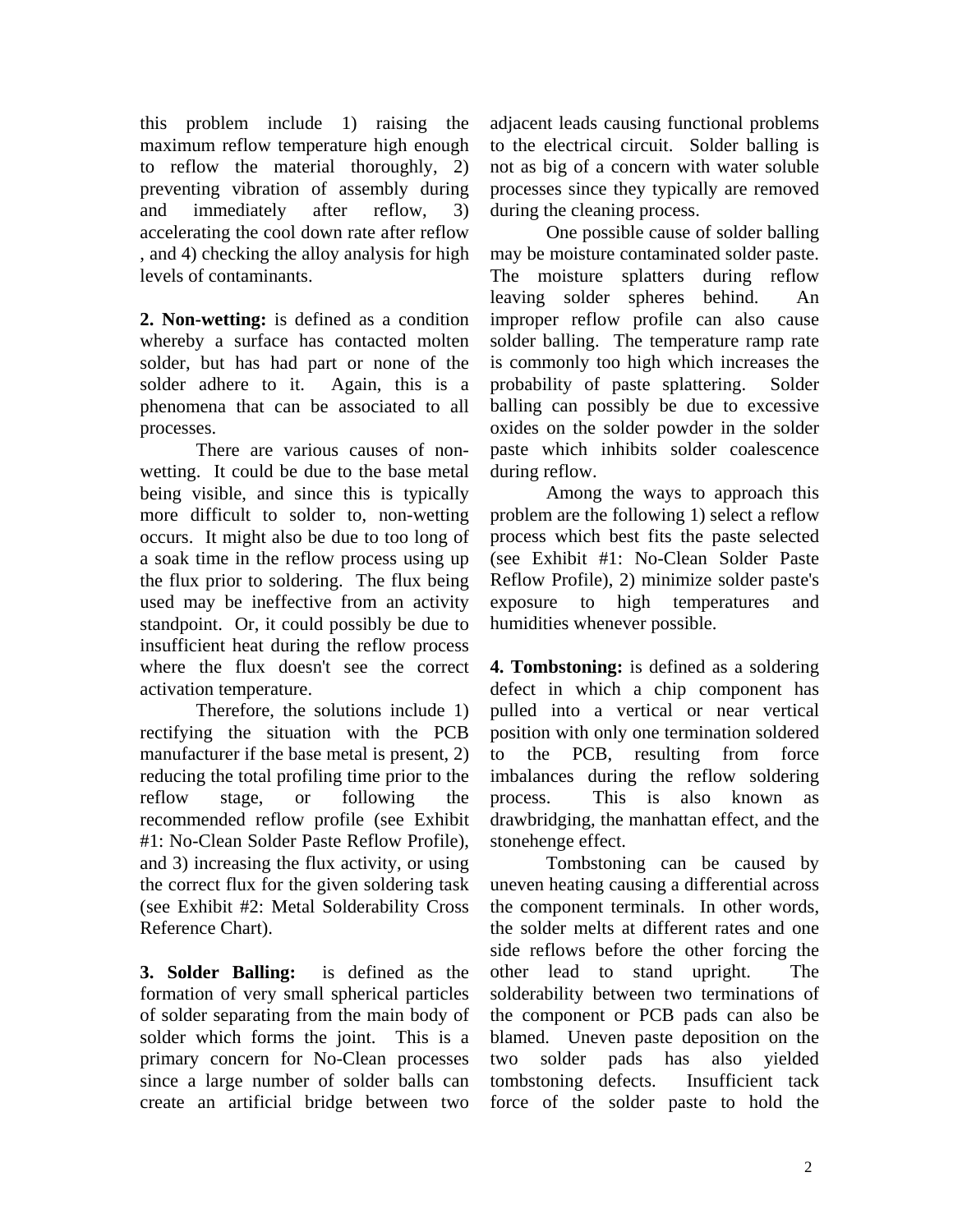component in place during reflow can also be a factor, but this is typically due to temperature and humidity effects on the solder paste. Excess movement during and after the reflow operation can cause component misalignment which results in tombstoning, and inadequate placement force to make intimate contact between the paste and the termination of the pads can also be a cause.

 Solutions to this surface mount defect include 1) increasing the preheating temperature (following the recommended guidelines) so that the temperature differential between the two terminations is low at the time of reflow, 2) selecting components and PCBs with consistently solderable leads and pads, 3) ensuring consistent solder paste deposit heights between pads via a vision system designed to measure solder paste deposition height, 4) avoiding inefficient tack force by avoiding extreme environmental conditions, 5) minimizing the amount of movement the assembly sees during reflow, and 6) increasing component placement force to ensure contact of the component terminal to the solder paste deposit (not too much because bridging may occur if it is too high).

## **Recommended Reflow Profile:**

 The majority of no-clean solder pastes are rosin or resin based, and therefore can withstand the traditional reflow profiles used on RMA based fluxes. The goal of the reflow process is to melt the powder particles in the solder paste, wet the surfaces being joined together, and solidify the solder to create a strong metallurgical bond. The profile can be broken down into four zones - the preheat, soak, reflow, and cool down zones. An illustration of this profile can be found in Exhibit #1 at the end of this paper.

 This profile should be used in order to avoid the following process problems. The Pre-Heat section helps prevent against insufficient solvent evaporation, component/PCB shock, and solder ball formation due to splattering. The Soak section guidelines prevent insufficient flux activation and excess oxide formation. And the Reflow section guidelines avoid flux entrapment, void formation, flux discoloration, and component and board damage.

## **Printer Related Issues:**

**1. Electrical Opens (due to insufficient solder joints):** can be defined as the result of two electrically connected points becoming separated, or as an area on the PCB which interrupts the intended design on the circuit.

 Causes for this type of defect are commonly attributed to the solder paste printing stage of a surface mount process. However, other non-printer related factors can also cause electrical opens. Solder paste can clog in the apertures of the stencil, never being released to the PCB pad. This will create an insufficient solder joint due to insufficient solder being placed prior to reflow. Component lead coplanarity (the distance between the PCB pad and the component lead) can also contribute to opens. The solder volume may be adequate, but if it is not in contact with both the lead and the pad during reflow, an open will occur. Finally, opens may also be a function of the PCB fabrication process itself.

 Solutions for electrical opens include 1) correcting the aspect ratio. If solder paste is clogging the apertures it may be due to the aspect ratio being to small. The aspect ratio is defined as the ratio of aperture width to stencil thickness - use a ratio of 2.0 as a guideline for fine pitch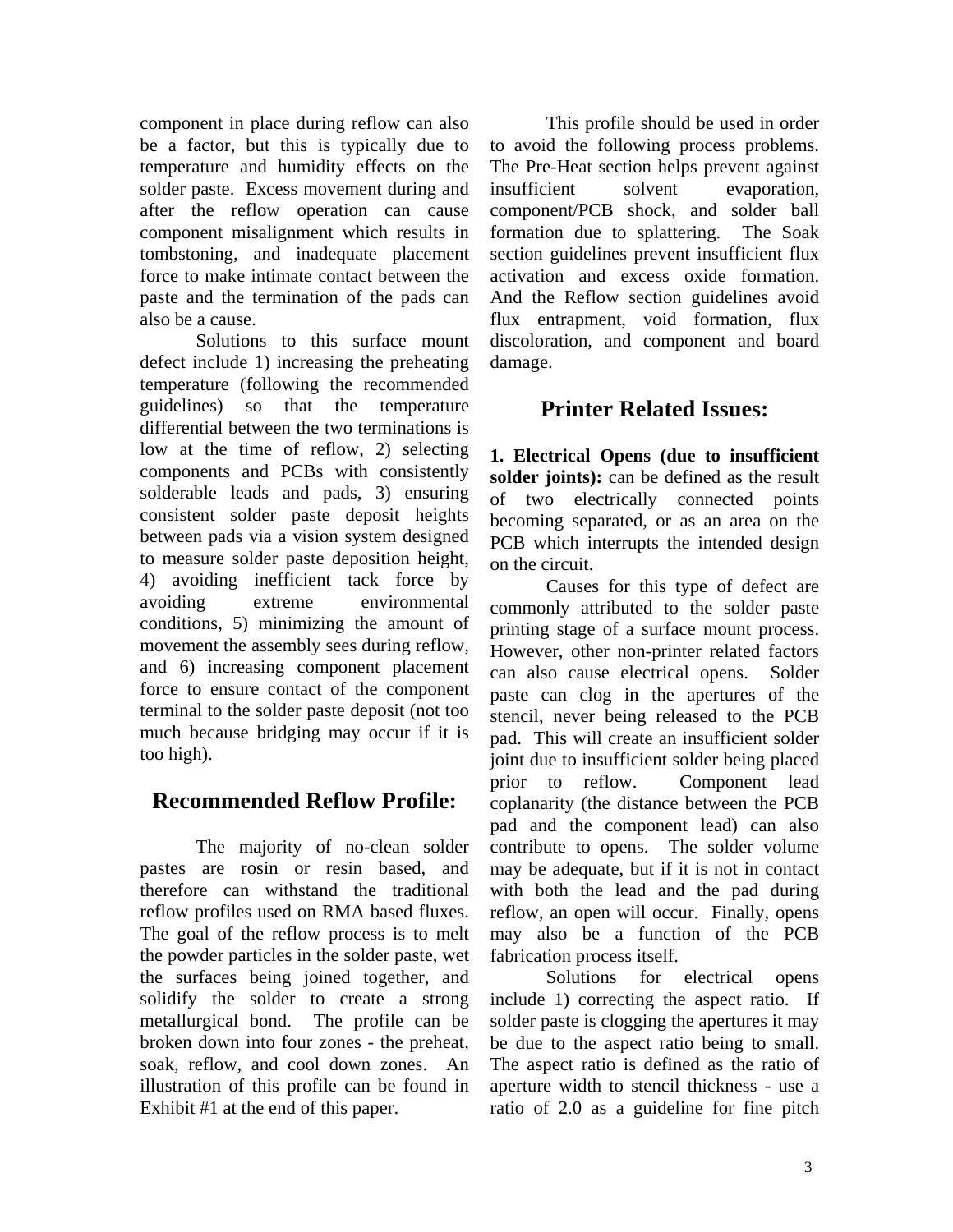applications. 2) Avoid solder paste contamination by avoiding extreme environmental effects in the manufacturing process, 3) investigate lead coplanarity issues and monitor operator material handling procedures, and 4) investigate fabrication issues with PCB supplier.

**2. Electrical Bridges (excess solder):** are defined as solder that 'bridges' across two conductors that should not be electrically connected, causing an electrical short.

 Bridging can be caused by a variety of factors, but they are most commonly caused by problems in the solder paste printing process. The print alignment, or the alignment of the stencil to the PCB pad design, may be slightly off. Bridging can also be caused from too much solder paste being deposited. This may be due to the stencil aperture to pad ratio being too high (1 to 1 for example, where the stencil aperture and the PCB pad have the exact same dimension). Solder paste cold slump can also lead to bridging. Slump is typically a problem if the incorrect solder paste metal to flux weight ratio is being used. High temperatures and humidities can also lead to solder paste slump. Typically, however, if the solder paste includes a thixotropic thickening agent within the flux formula the solder paste will maintain its shape. The reflow profile may also contribute to bridging if the pre-heat section has too slow of a ramp rate. And finally, component contact with solder paste deposit may skew the deposit causing the solder paste to bridge.

 Bridging can be avoided by doing the following 1) use the appropriate solder paste metal to flux weight ratio for the appropriate application. Typically either a higher viscosity or a higher metal content can solve the problem (i.e. dispensable solder paste has a metal content of 85-87% metal typically, this material will slump if used to print fine pitch surface mount. Typically 90% metal is used for a stencil printing solder paste application). 2) Use the appropriate reflow profile (see Exhibit #2), 3) ensure paste deposition is in good resolution and quality without slump or smear prior to reflow (this can be done manually or with an automated vision system), 3) pay close attention to alignment of stencil apertures to pads (automatic printer alignment will alleviate this issue), 4) reduce stencil aperture dimensions by 10% or reduce the thickness of the stencil to reduce the amount of solder paste being deposited, and 5) ensure proper pressure and accuracy for component placement.

**3. Solder Balling:** was defined earlier, but it can also be attributed to problems with the solder paste printing process.

 Solder balling can be caused by poor solder paste printing alignment where solder paste is printed on the solder mask instead of the pad. The solder paste may not be able to coalesce into the joint and may solidify across two adjacent pads causing a undesirable bridge. Solder paste may also get smeared on the bottom side of the stencil during the printing process.

 Solutions to these problems include 1) verifying print alignment prior to reflow on a consistent basis (this can be done manually or automatically via an electronic vision system), and 2) ensuring frequent cleaning of the bottom of stencil (this can be done automatically on automatic printers or manually with a lint free cloth and alcohol).

## **Miscellaneous Issues:**

**1. Skewed Components (components falling off the pads):** can be defined as a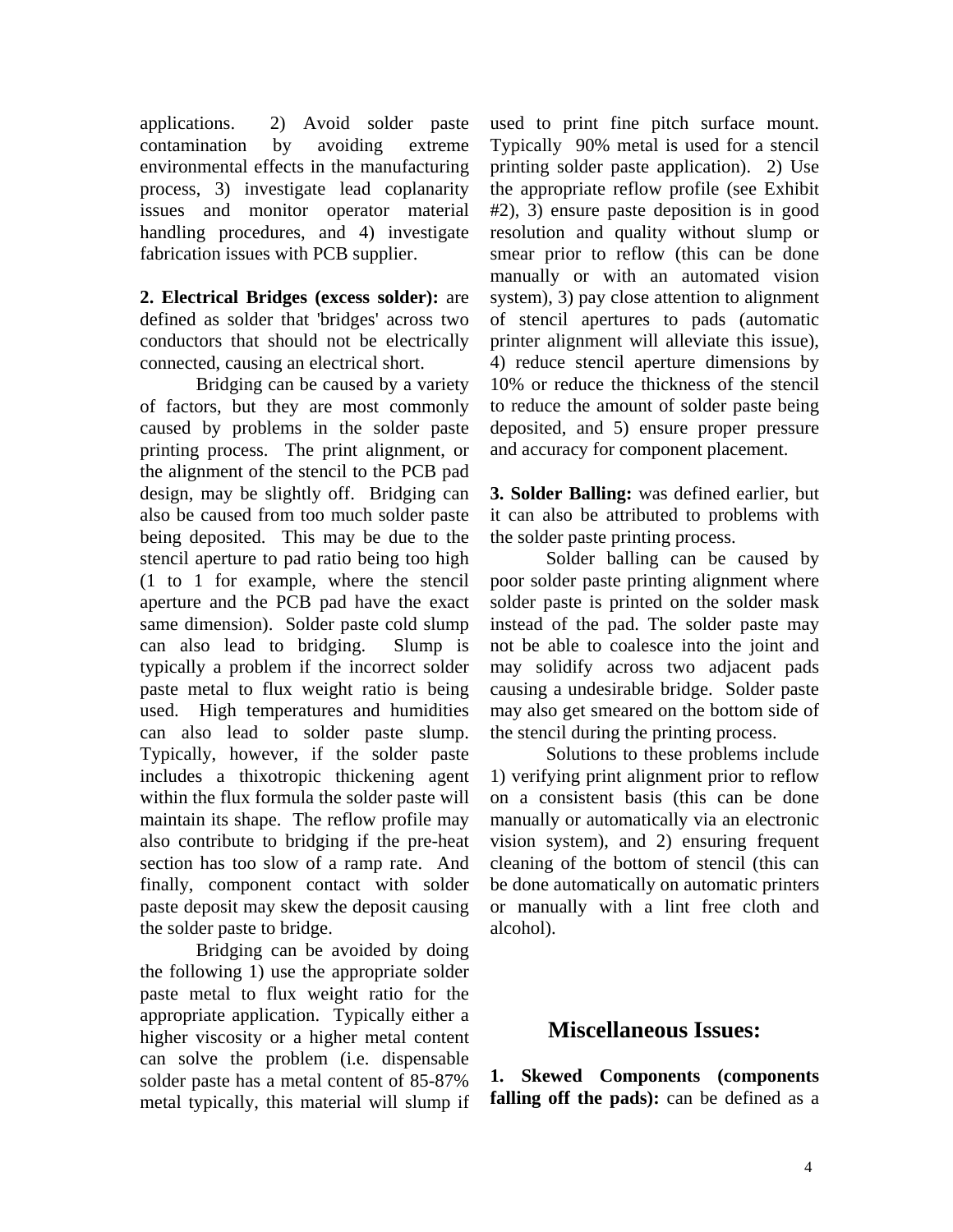descriptive term used to describe the misalignment of an item to its target.

 The reasons for the occurrence of this defect are much more straight forward. Insufficient tack characteristics of the solder paste, typically a by-product of extreme temperature and humidity effects on solder paste, is the primary reason for this. Component placement inaccuracies, as well as too much movement of the assembly prior and during reflow, can also contribute to this problem. Poor component or PCB solderability characteristics may also create skewed components.

 These problems can be avoided by trying the following 1) abide by recommended temperature and humidity requirements, 2) improve the accuracy of component placement, 3) minimize the amount of movement the unreflowed assembly sees, and 4) improve the solderability of the components or PCBs (this may also be accomplished by using a more aggressive flux).

**2. Solder Beading (or Side Balls):** is defined as the formation of larger solder balls located near discrete components possessing very low standoff distances.

 This defect is similar to solder balling, but it is distinctive in the fact that these solder beads adhere to discrete components as opposed to multi-leaded devices.

 The majority of this type of problem is due to excessive amount of solder paste being deposited. Another reason may be the flux outgassing which overrides the paste's cohesive (coalescence) force during the preheat stage. Component placement pressure may also be too high. Excessive pressure may push deposited solder paste out onto the solder mask where it can not coalesce back into the joint.

 Solving this defect can be easily accomplished by doing one of the following 1) reducing the stencil thickness or reducing the aperture dimensions (a 10% reduction on the side where the solder bead occurs should solve this problem), 2) using the recommended temperature profiling guidelines, and 3) reducing the component pick and place pressure.

**3. Solder Balling:** can also be attributed to the solder paste. Solder balling can occur if the solder paste contains a large percentage of ultra fine powder particles (sub 25 micron in diameter) which can be carried away from the main solder pool by flux during heating. It may also be found that misprinted boards, inadequately cleaned prior to reprocessing, will have solder balls.

 If these are the reasons that solder ball formation is occurring, then the following two solutions will help 1) monitor solder paste vendor's control of oxide and fine particles in their powder distributions, and 2) use an automated cleaning system to clean misprinted board with an approved solvent (IPA is commonly used).

# **Temperature/Humidity Effects**

Solder paste printing performance, tack life, and reflow characteristics can be greatly affected by the temperature and humidity characteristics of the manufacturing environment. The recommended temperature the solder paste should be at when printing is 70-77°F. The recommended humidity is between 35- 65% RH. Ideal temperature storage for solder paste is typically 0-5°C (32- 40°F), but some newer formulas do not require refrigeration (it actually makes the solder paste perform poorly).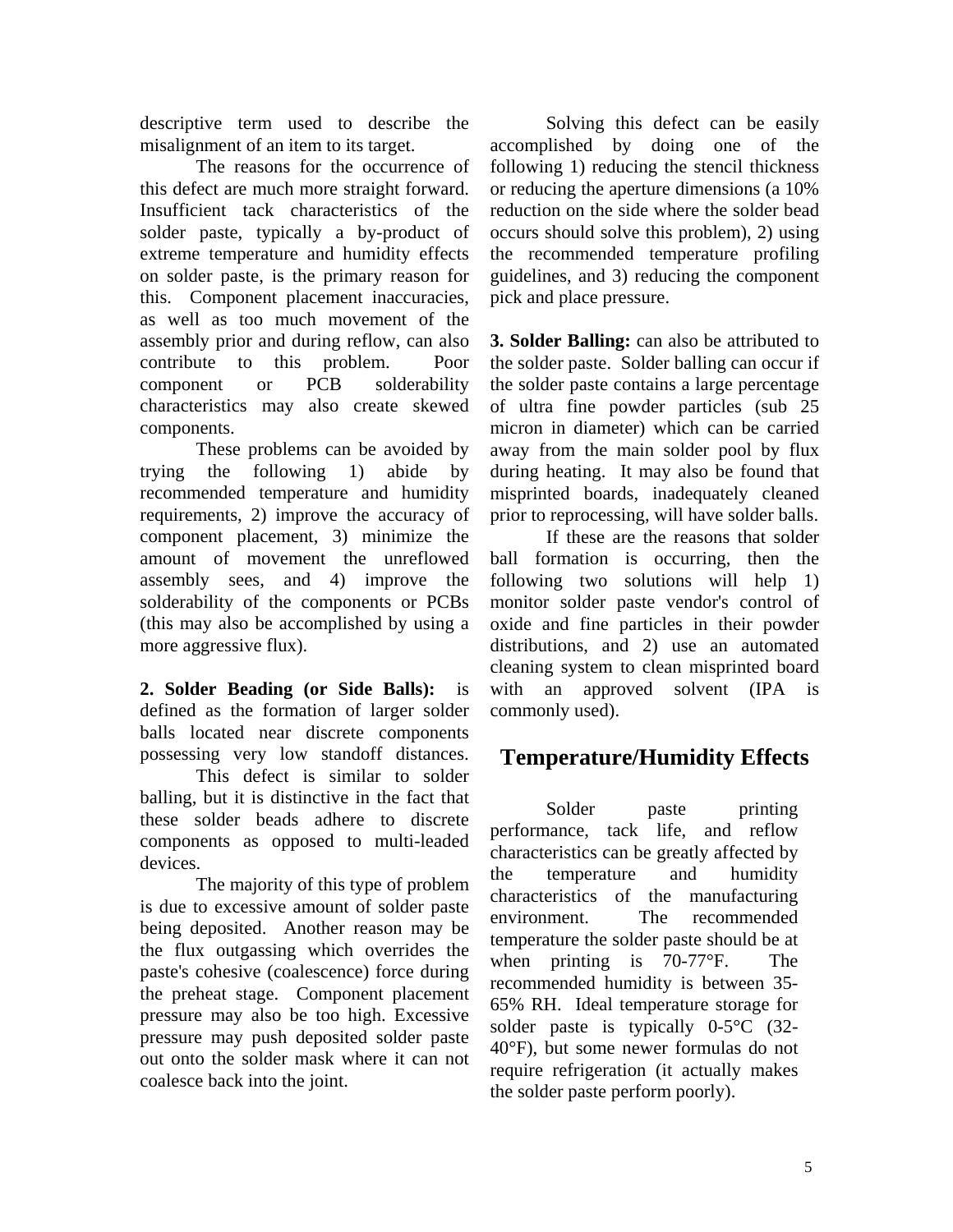If the solder paste is too hot due to the working environment, paste slump is more likely to occur. As discussed previously, this can lead to bridging and other defects. Print definition is also commonly affected and this may lead to solder ball or solder bead formation.

 If the solder paste is too cold due to the working environment, the solder paste may become too thick to yield good print definition. This may lead to stencil aperture clogging which in turn will result in insufficient or open joints.

 If the solder paste is exposed to extreme high or low humidity, similar problems will result.

## **Tricks to Extend Stencil Life**

 Stencil life can be lengthened by using a continuous replacement method for keeping the solder paste in a fresh condition. By simply adding new paste to the stencil as you use it, you can lengthen the life of the paste without degradation of tack or reflow characteristics.

 Solder paste volume on the stencil also has a relationship to how long the solder paste will last. It is recommended to have adequate solder paste volume on the stencil so that a 1/4" to 1/2" roll of solder paste is in front of the squeegee at all times. This volume leads to better print definition as well.

 The effects of time on reflow and tack characteristics for solder paste that has been printed on a PCB are greatly influenced by the environmental conditions of the manufacturing facility.

 The general recommendation is to keep the time between printing and reflow down to a minimum so solderability characteristics are not sacrificed.

**Author Biography:** Kurt Rajewski has worked for Kester Solder Company for the past 5 years and is currently an assistant product manager in Kester's Market Technology Department. He graduated from Iowa State University in 1989 with an Industrial/Manufacturing Engineering degree. He is also currently pursuing an MBA in Marketing at the University of Chicago.

#### **REFERENCES**

1. Eric Slezak, Kester, Applying Kester Solderpaste to Surface Mount Assemblies

2. Phil Zarrow and Debra Kopp, ITM Inc., Surface Mount Technology Glossary: Terms and Definitions

3. C. Johnson and J. Kevra, Ph.D., Solder Paste Technology Principals and Applications

4. Tom Gervascio, Philips Circuits Assemblies, Solder Beads: How to Make Them A Vanishing Act

5. Surface Mount Technology Magazine, 10 Easy Steps: A Step by Step Guide to Surface Mount Technology

6. Howard Manko, Solders and Soldering, 3rd Edition.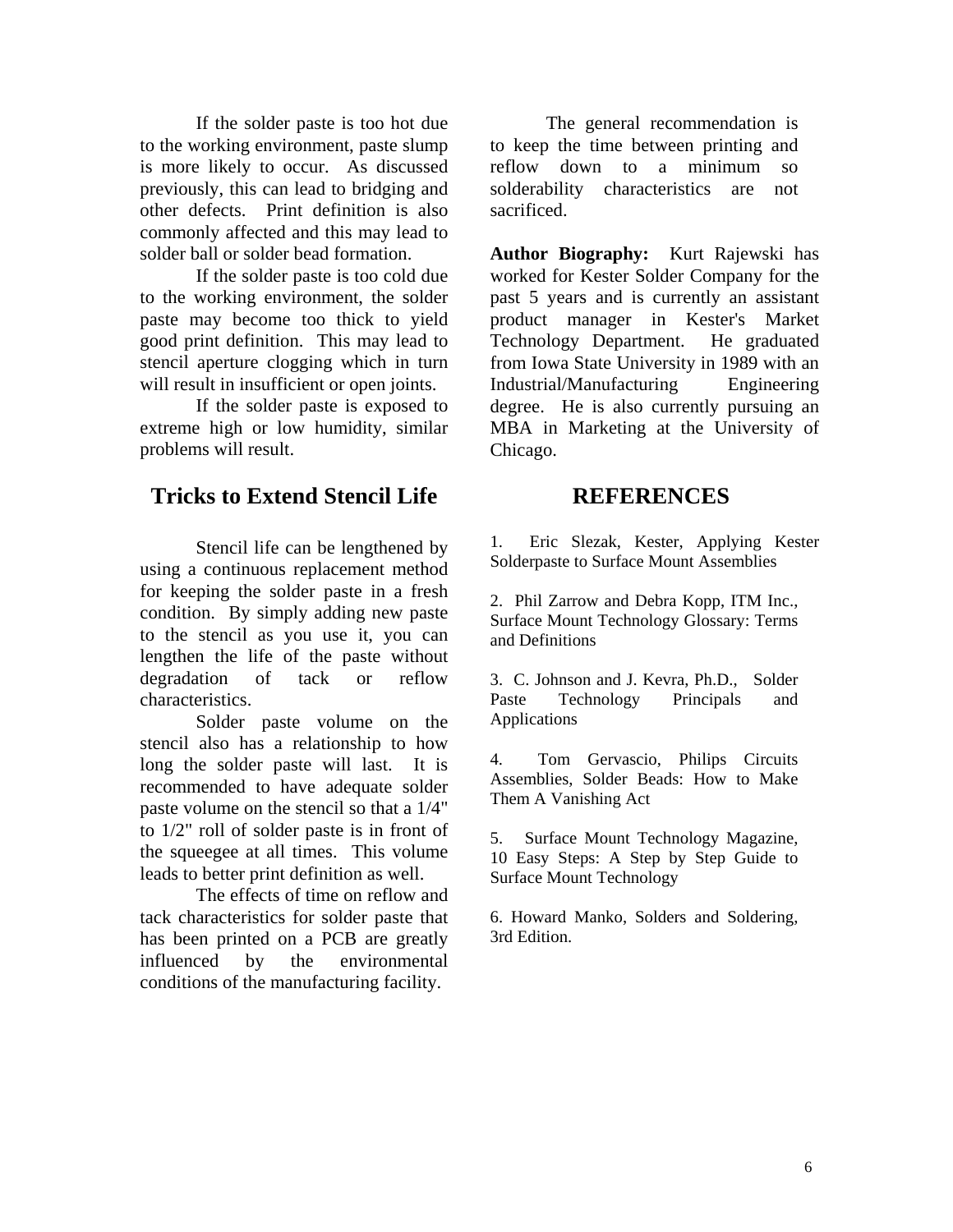**Exhibit #1: No-Clean Solder Paste Reflow Profile:**



#### **Zone 1: Initial Pre-Heating Stage (Room Temperature to 150°C)**

- Excess solvent is driven off
- PCB & Components are gradually heated up
- Temperature gradient shall be < 2.5°C/Sec to avoid:
	- Splattering: fast evaporation of solvent and air expulsion
	- resulting in possible solder ball formation.
	- Slump: fast separation of paste flux
	- resulting in possible bridge formation.

#### **Zone 2: Soak Stage (150-180°C)**

 • Flux components start activation and begin to reduce the oxides on component leads, PCB pads, and solder paste powder spheres.

 • PCB components are brought nearer to temperature when solder bonding can occur.

 • Allows different mass components to reach the same maximum temperature.

• Activated flux keeps metal surfaces from re-oxidizing.

#### **Zone 3: Reflow Stage (180-235°C)**

- Paste is brought to the alloy's melting point
- Activated flux reduces surface tension at the metal interface so metallurgical bonding occurs.

#### **Zone 4: Cool Down Stage (180°C to room temperature)**

 • Assembly is cooled evenly so that neither excess intermetallics form or excess thermal shock to the components or PCB occurs.